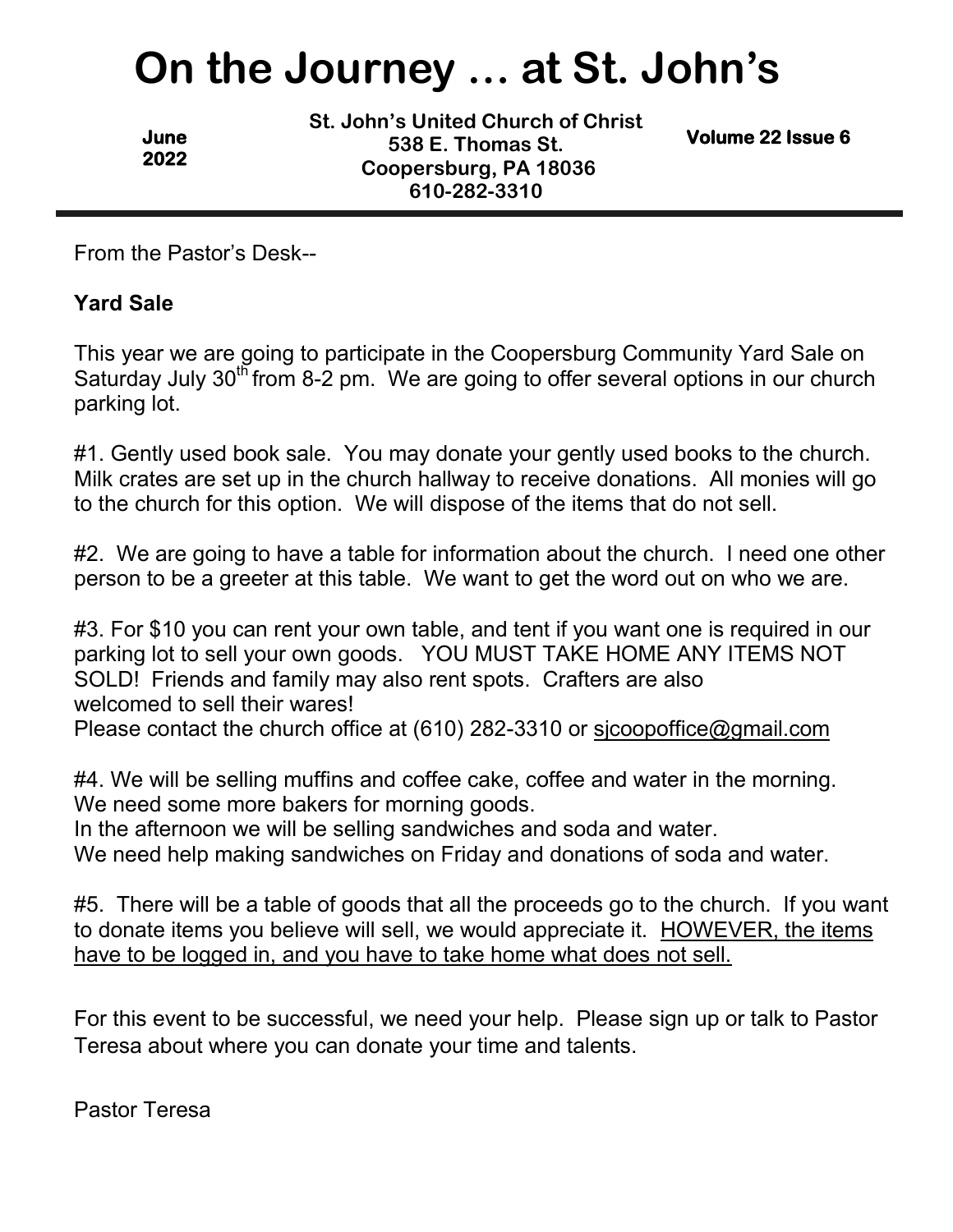# **AFTERNOON VESPERS**

We closed out our 2021-2022 vespers season on May 15 with the warm, rich, enchanting tones of John Carelli filling the sanctuary.

In these times when turmoil, violence and divisiveness are gripping our world, nation, community, and sadly sometimes even our families, we paused to reflect on our root core, the foundation upon which everything else is built. Like with trees, healthy roots that run deep will give us the strong foundation to withstand the elements, the storms, the trials and challenges of life.

Our musical journey explored ways we are "ROOTED IN … " Spirit; Healing and Peace; Grace and Trust; Relationship; Hope, Peace, Joy and Love; Healing; and Love.

After losing momentum, coping with shut-downs the last couple of years, again there were some challenges due to the Covid situation. Yet, we are blessed with many gifted musicians and we are deeply grateful to all who have generously supported this ministry through their time, talents and treasure. Many, many hands carried this forward: Pastor Teresa, readers, greeters, set up/ clean up volunteers, slide techs, sound/video recording crew, refreshment contributors, financial sponsors. THANK YOU ALL!!!

We pray God's peace and love have uplifted, comforted and refreshed those longing for healing in their soul.

May you enjoy a safe, healthy, joy-filled summer.

Grace and Peace, Marlene and John Ruby

#### 00000000000 lo o lo o lo o io o lo c

#### **CRAFT NIGHT**

June 6 from 6-8 in our Fellowship Hall. Bring your craft and supplies and join us for crafting and light conversation. Even if you would like to bring a puzzle and have others work on it with you, you are welcome.

Please contact Pastor Teresa at RevTeresaMartin@outlook.com with any questions. See you then!

St. John's UCC, 538 E. Thomas St., Coopersburg, PA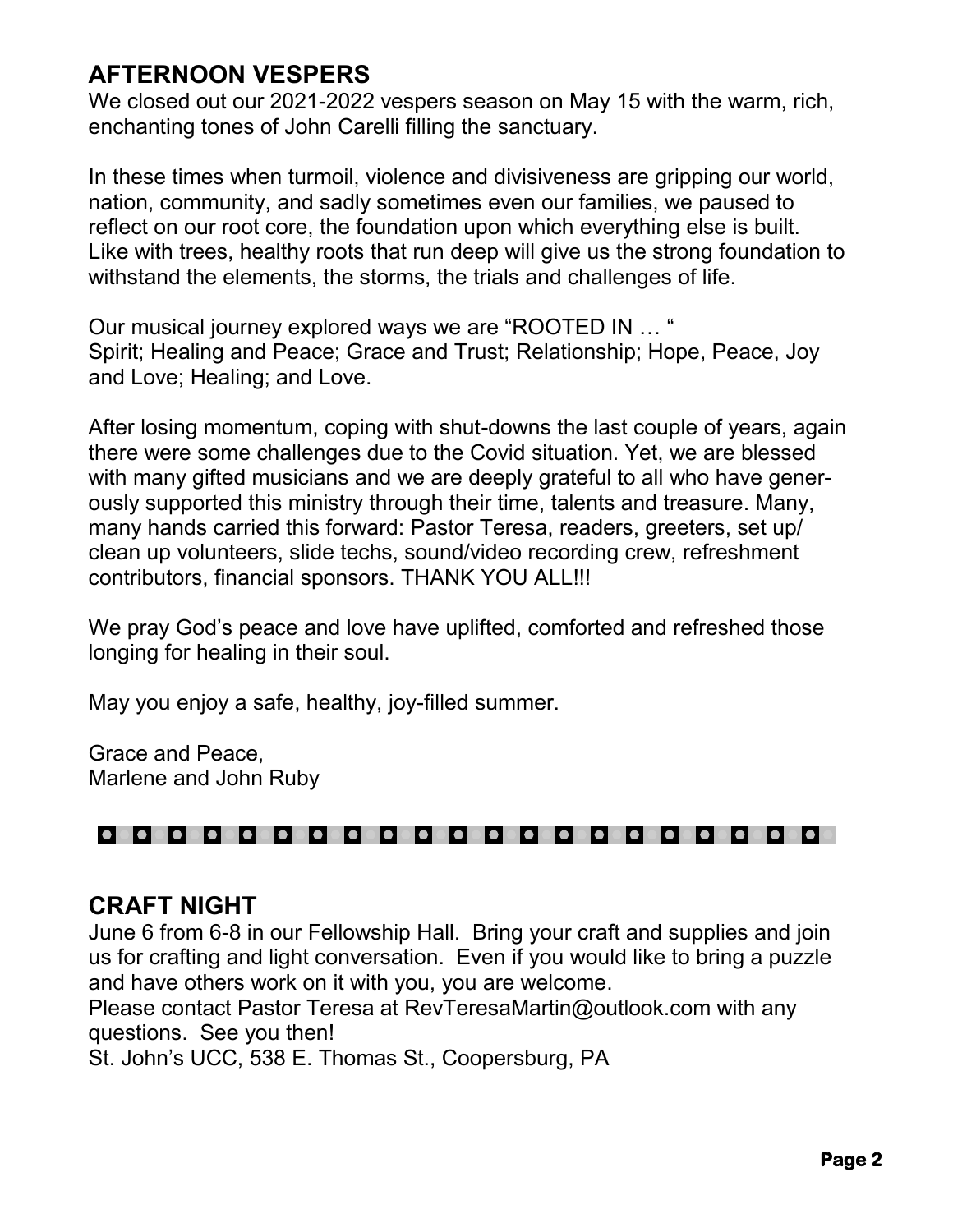# **WORSHIP SCHEDULE**

June 5<sup>th</sup> Pentecost. Holy Communion Will be Celebrated The Congregation is invited to wear the **COLOR RED** to show your spirit.

June 12<sup>th</sup> James Chapter Five

June 19<sup>th</sup> Father's Day. Coffee hour **before** Church

## 

# **COVID UPDATE**

I know no one wants to hear the news the Covid case number in Lehigh Valley are going up. I am being kind of snarky, but it seems everyone suddenly has become an immunologist and knows the right answers. From a biblical perspective I see the church's position is "to protect the least of these meaning our most vulnerable members of the congregation." Therefore, some precautions will be place---

#1. I know it is strange for the Pastor to say this--- but please stay home if you are not feeling well. Please err on the side of caution.

#2. We will continue to use prepackaged communion sets for Pentecost. We will not be passing plates etc.... We will continue to tape services.

#3. I encourage you to social distance in the sanctuary and request others give you space if you are uncomfortable.

#4. We will have windows open and fans on to keep air moving--- bring a sweater if you need to.

#5. Consider wearing a mask. I know how difficult this is in warm weather and with allergies.

#6. We are going to have a Father's day coffee hour. If the numbers continue to rise, we may have to cancel. We will try to make these events separate from worship, so if you are uncomfortable with the situation, feel free to skip the coffee hour.

#7. I hope you have a good relationship with **your medical doctor** who you can trust for guidance on the issue of Covid.

#8. Council will continue to monitor the situation.

#9. Please do not stop praying about the pandemic and our need for a world healing of this virus.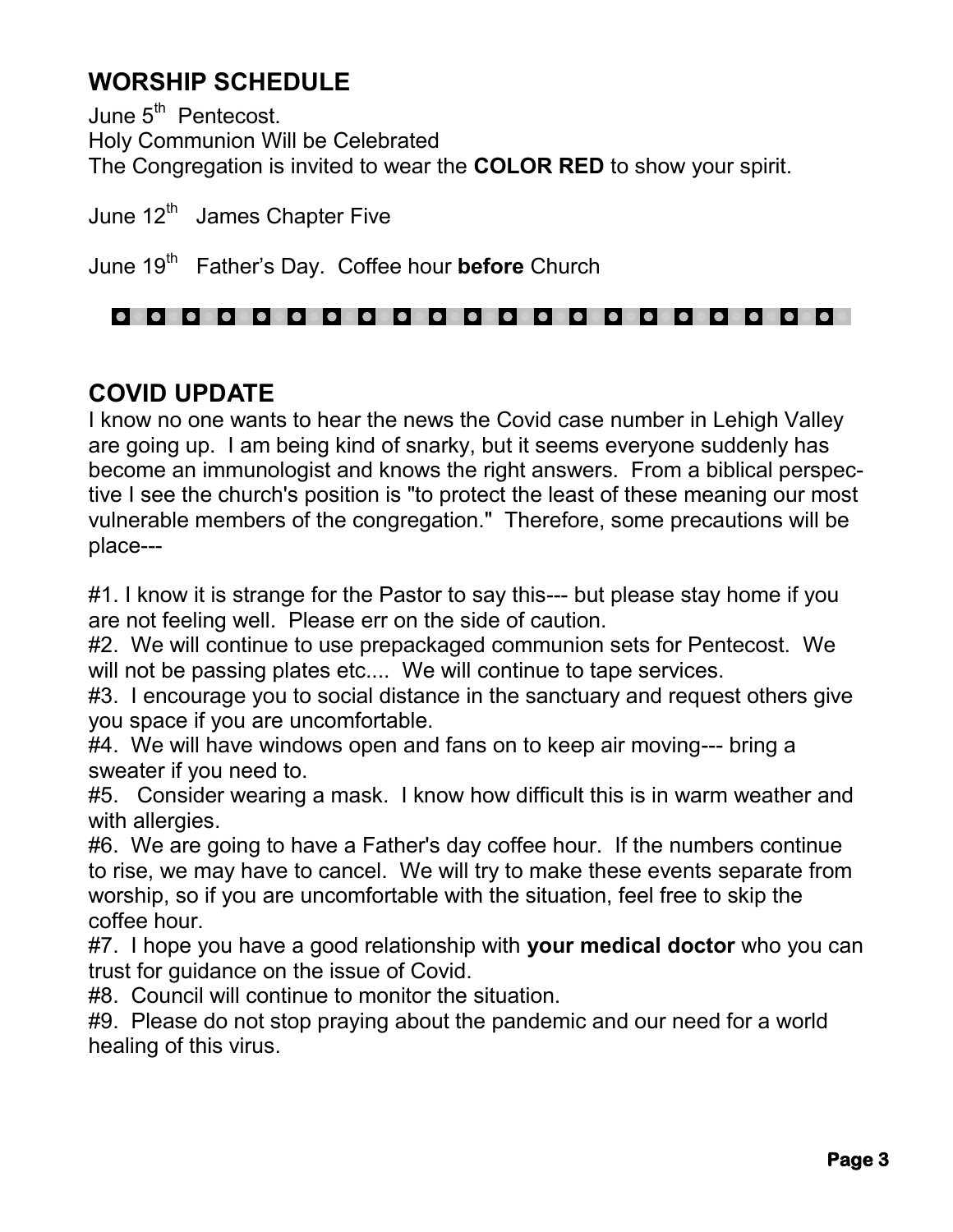# **VOLUNTEER OPPORTUNITIES**

We are looking for volunteers to help in 2022. We need someone to be in the church entryway to greet people. We need to train people to be slide tech, sound tech, camera operator and also to train to count collection after service. None of these jobs are really complicated, but your help is vital in helping Saint John's succeed.

#### **Volunteer Form**

Your Name I am volunteering for (Circle each one you are interested in) Greeter, Slide Tech, Sound Tech, Camera, Collection Counter

Please put slip in collection plate or in the church office.

#### 

#### **ONLINE GIVING**

**Online giving is now available through the app tithe.ly.** Go to St. John's website, click on **give**, and then follow the cues. Credit or debit cards are accepted on our secure site. An email receipt of your giving will be sent to you.

#### 0000000000000000000000

#### **GREETINGS!**

During Covid we had to learn new technology. We have at least 18 people each week who consistently watch worship online! Technology is now becoming a necessity for successful churches. We need some help. Noah Bamberger will be leaving us for college in a couple of months. This leaves a large hole in our Technology Team. The positions to fill are: Slide projector. I create the slides and give you a script. You just have to advance the slides.

Sound Technology. This is basically listening to the service and making sure the levels are correct. We need camera operators. And finally, we need people to edit the services and download them. We use an existing program, so this takes some time but is not that difficult. We need people to learn all these skills. If you are interested in helping, please let me know. We would like to have you start shadowing the field of your choice so you learn by example.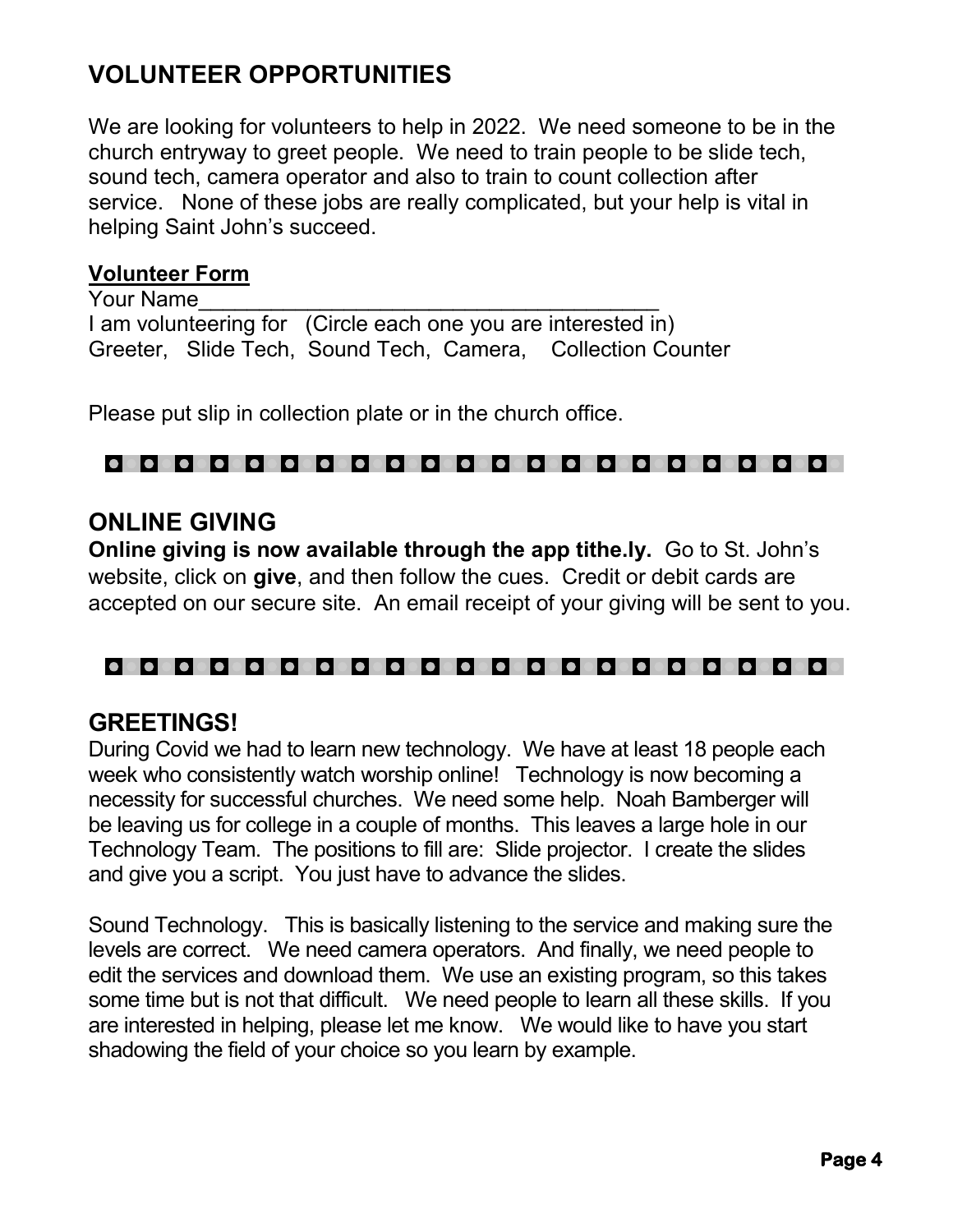# **NEW CREATIVITY CORNER HONORS SUSAN KRANZLEY**

The Hellertown Area Library has dedicated a new area that will provide members and guests with supplies and space to create artwork and crafts. The Susan K. Kranzley Creativity Corner, on the library's lower level, is stocked with supplies that people of all ages can use for independent projects at no charge. The Creativity Corner also will be used for ongoing children's classes and activities under the direction of Andrea Milliren, the Youth Services Librarian. Mrs. Kranzley, a lifelong member of St. John's and Hellertown resident since 1976, died on Feb. 16 at the age of 72. She was an artist and art teacher. Her last assignment was at St. Theresa School in Hellertown, from which she retired in 2005. Since then, she continued to share her expertise with private lessons in her home and other locations. Her husband, Glenn Kranzley, and daughters Emily Kranzley Killar and Molly Kranzley Driscoll, wanted to honor her legacy of art instruction and chose to fund the Creativity Center. Ongoing support from the Kranzleys will continue in the years ahead.

Glenn said, "I realized that all over Hellertown, there are people who recall and benefited from her teaching. As a memorial, there is no better institution to be host to the Creativity Corner than the Hellertown Area Library."

#### 000000000000000000000

# **July/August newsletter will be combined and coming out in August**

#### 0000000000000000000000

#### IN THE NEWS (Morning Call )

## **COLLEGE STUDENT DISPLAYED DETERMINATION**

I thought that was a wonderful article about Bria Stapleton, 22, who is graduating from Albright College ("Lehigh Valley college graduate finished her thesis in a hotel after a house fire," The Morning Call, May 14). I hope it gives incentive to other students instead of fooling their lives away.

I didn't go to college but I graduated from high school in 1945. My heart and power goes out to you. Keep up the good work.

Charmaine Fegley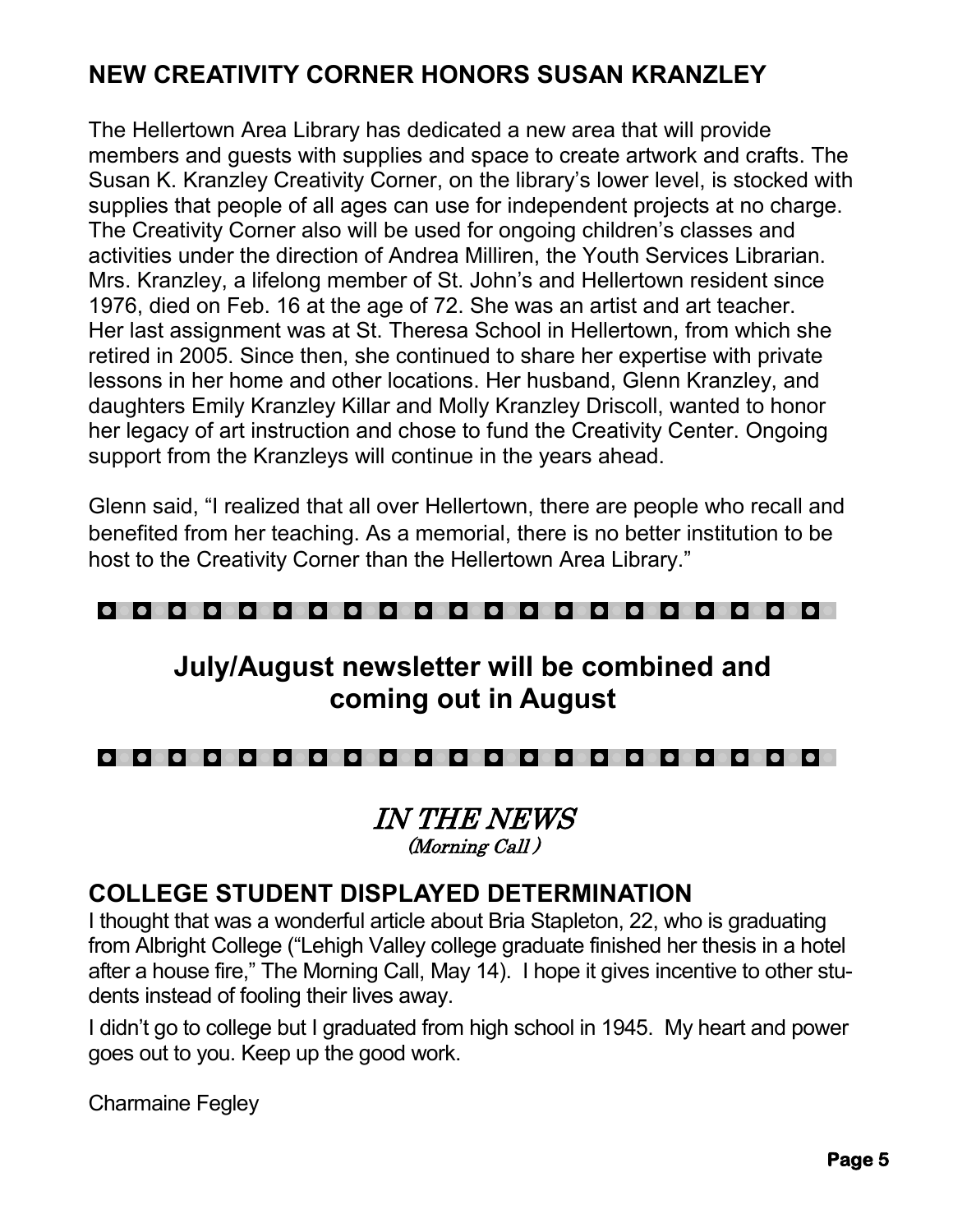# **PRAYER FOR THOSE EFFECTED BY ADDICTION**

NOTE: This prayer is assumed to be one of the petitions used in a service of worship during the prayers of the people. Therefore it includes no salutation or doxology. These should be added if used alone.

Regard in tender compassion those among us who are suffering from the disease of addiction and the physical, mental, and spiritual alienation created by it.

Graciously come near to them. Lead them not into this temptation. Deliver them from the evil that imprisons them.

Be mindful of Your mercy, Lord, and your power to make all things new.

Remember not the sins of the past. Turn to these your children and be gracious, for they are lonely and afflicted. Relieve them from the troubles of their hearts and bring them out of distress.

For goodness sake, for the sake of Christ our Lord, help us all to abide with them in hope sustained by your patient and never ending love.



# **PLEASE REMEMBER OUR WEBSITE (STJOHNSCOOPERSBURG.ORG) OR OUR FACEBOOK PAGE (ST JOHN'S UNITED CHURCH OF CHRIST, COOPERSBURG) HAS UP-TO-THE-MINUTE CHURCH INFORMATION**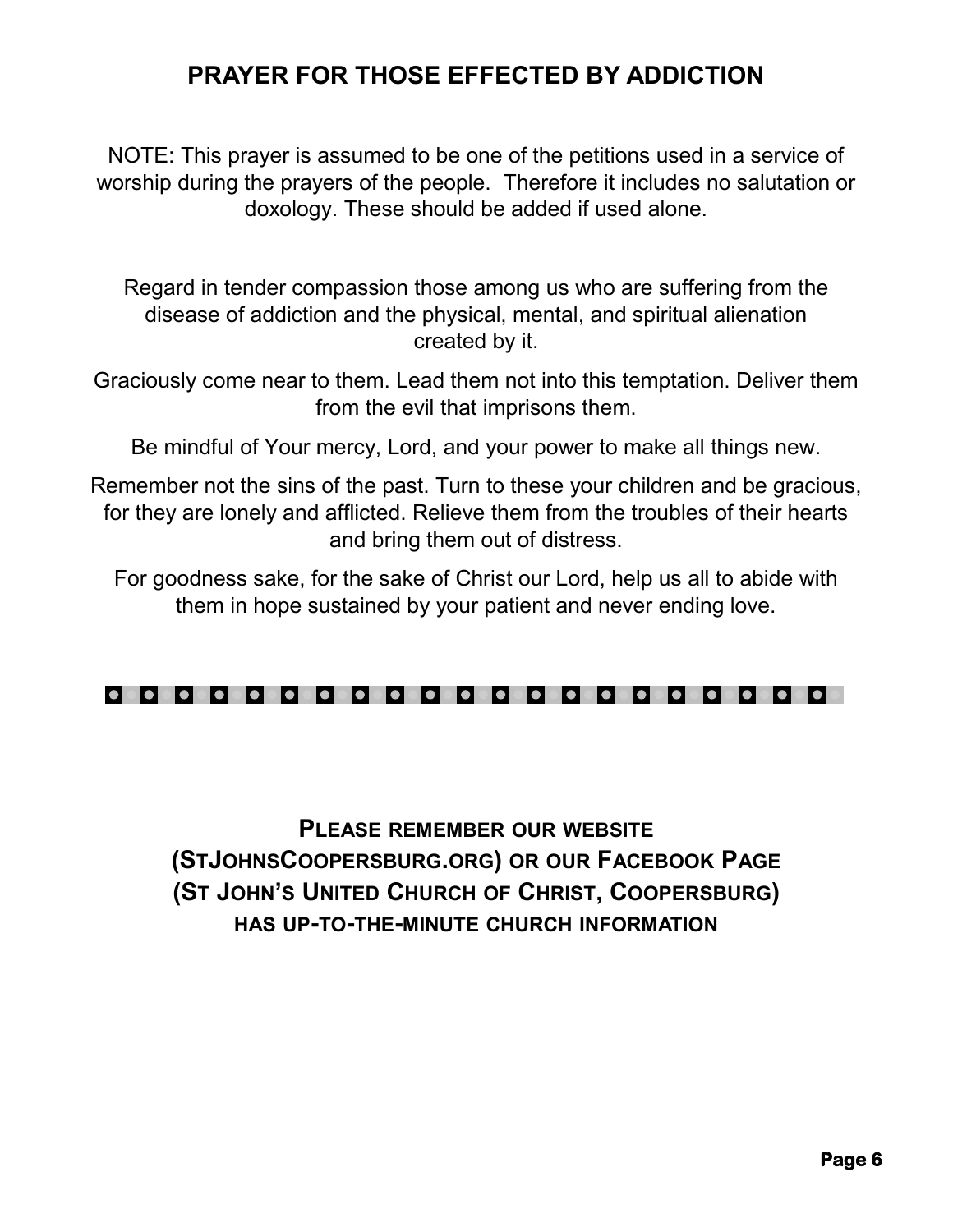# **JUNE MILESTONES TO CELEBRATE**

# **HAPPY BIRTHDAY**

- 10 Jeff Musgnung
- 11 Chris Bamberger
- 16 David Davis
- 21 Betty Bamberger
- 23 Grace Hamm
- 25 Glenn Kranzley

# **HAPPY ANNIVERSARY**

- 7 Dr. Norman & Janie Davis
- 12 George & Nancy Knotts
- 14 William & Denise Knittle
- 18 Ralph & Gwen Pritsch
- 26 Marc & Chris Bamberger

Please help keep this listing up-to-date by contacting the office with additions and/or corrections! Thank you!

## 0000000000000000000000

You shop, AmazonSmile donates Generate donations for charity while you shop using AmazonSmile, at no extra cost.



Do you have family and friends who shop on Amazon Smile? Ask them to list Saint John's United Church of Christ, Coopersburg as the charity. Every time they shop the church receives a donation based on a small percentage. This is at no cost to those who place the orders. Please share this with everyone you know!